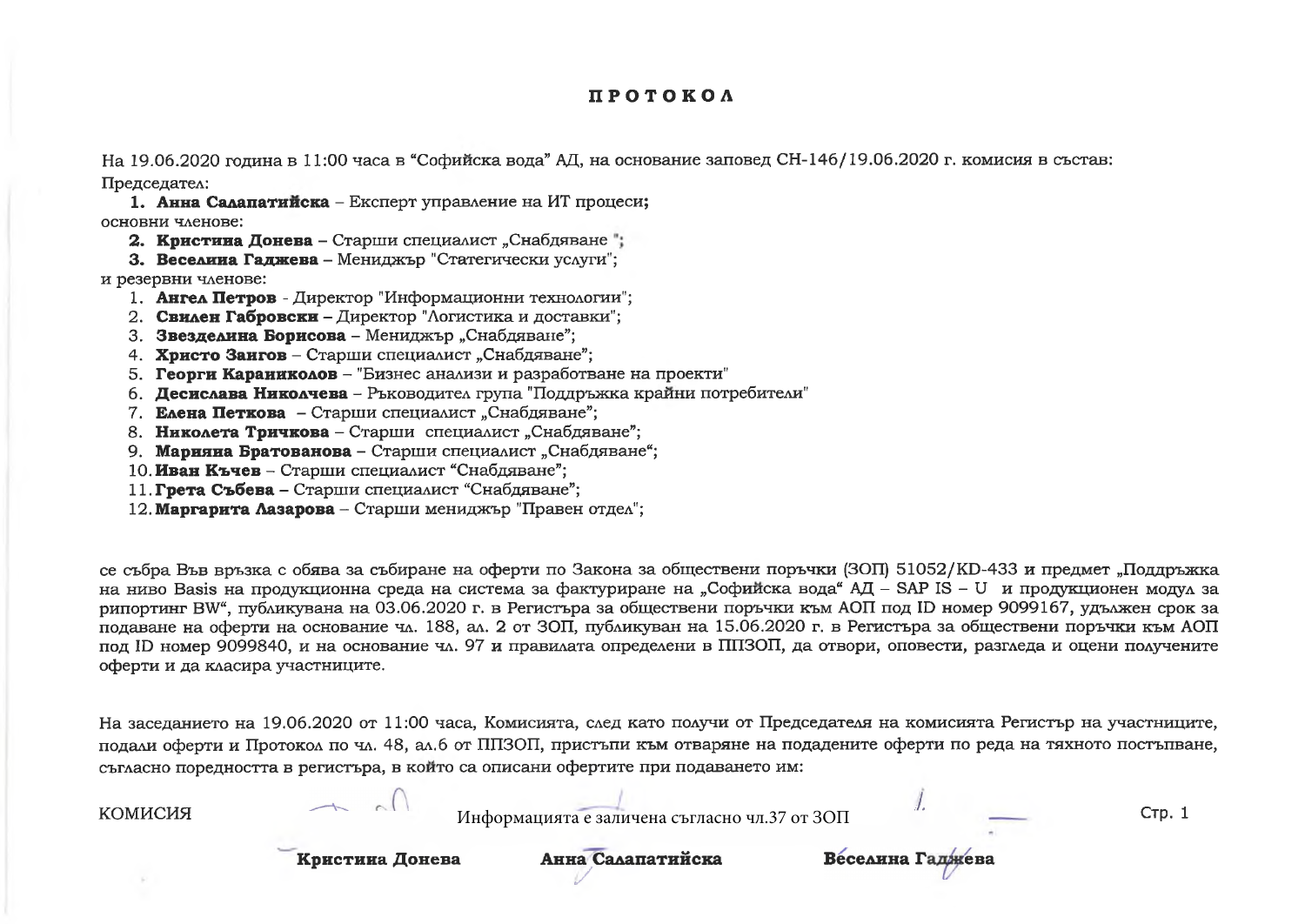| N <sub>2</sub>                  |                                             |  |  |
|---------------------------------|---------------------------------------------|--|--|
| Дата и час на подаване:         | На 15.06.2020 г. в 12:34 часа               |  |  |
|                                 | "ФОРАБИЛИТИ" ЕООД, 175390177.               |  |  |
| Участник-фирма:                 | Участникът няма да използва подизиълнители. |  |  |
| $TeA.$ :                        | +359 899990333                              |  |  |
| Факс:                           | N/A                                         |  |  |
| Имейл:                          | Dimitar.merakov@forability.com              |  |  |
| Представляван от:               | Невина Меракова- Управител                  |  |  |
| Седалище и адрес на управление: | гр. София, ж.к Яворов, бл. 72               |  |  |

Поради невъзможност да присъстват основните членове на комисията Кристина Донева - Старши специалист "Снабдяване " и Веселина Гаджева – Мениджър "Статегически услуги", същите бяха заместени от резервни член – Елена Петкова – Старши специалист "Снабдяване" и Николета Тричкова - Старши специалист "Снабдяване".

Членовете на комисията подписаха декларации по чл.103, ал.2 от ЗОП и чл. 51, от ал. 8 до 10 и 13, във връзка с чл. 97, ал. 2 от ППЗОП.

На публичното заседание на комисията на 19.06.2020 от 11:00 часа, не присъстваха представители по чл. 54, ал.2 от ППЗОП от страна на участниците.

При спазване на съответните изисквания, посочени в ЗОП и ППЗОП, Комисията извърши следните действия:

Комисията отвори запечатаната непрозрачна опаковка с подадената оферта на "ФОРАБИЛИТИ" ЕООД, ООД 175390177: седалище и адрес на управление: гр. София, ж.к Яворов, бл. 72; Невина Меракова- Управител и оповести нейното съдържание. Комисията установи, че опаковката съдържа документи по чл. 39, ал. 3 ППЗОП, Предложение за изпълнение на поръчката и Ценова таблица. Трима членове на комисията подписаха Предложението за изпълнение на поръчката и Ценовата таблица. Комисията огласи документите по чл. 39 ал. 3 ППЗОП и цените.

След извършването на горните действия по ал. 3 - 5 от чл. 54 ППЗОП приключи публичната част от заседанието на комисията.

| КОМИСИЯ<br>Стр. 2<br>Информацията е заличена съгласно чл.37 от ЗОП |
|--------------------------------------------------------------------|
|--------------------------------------------------------------------|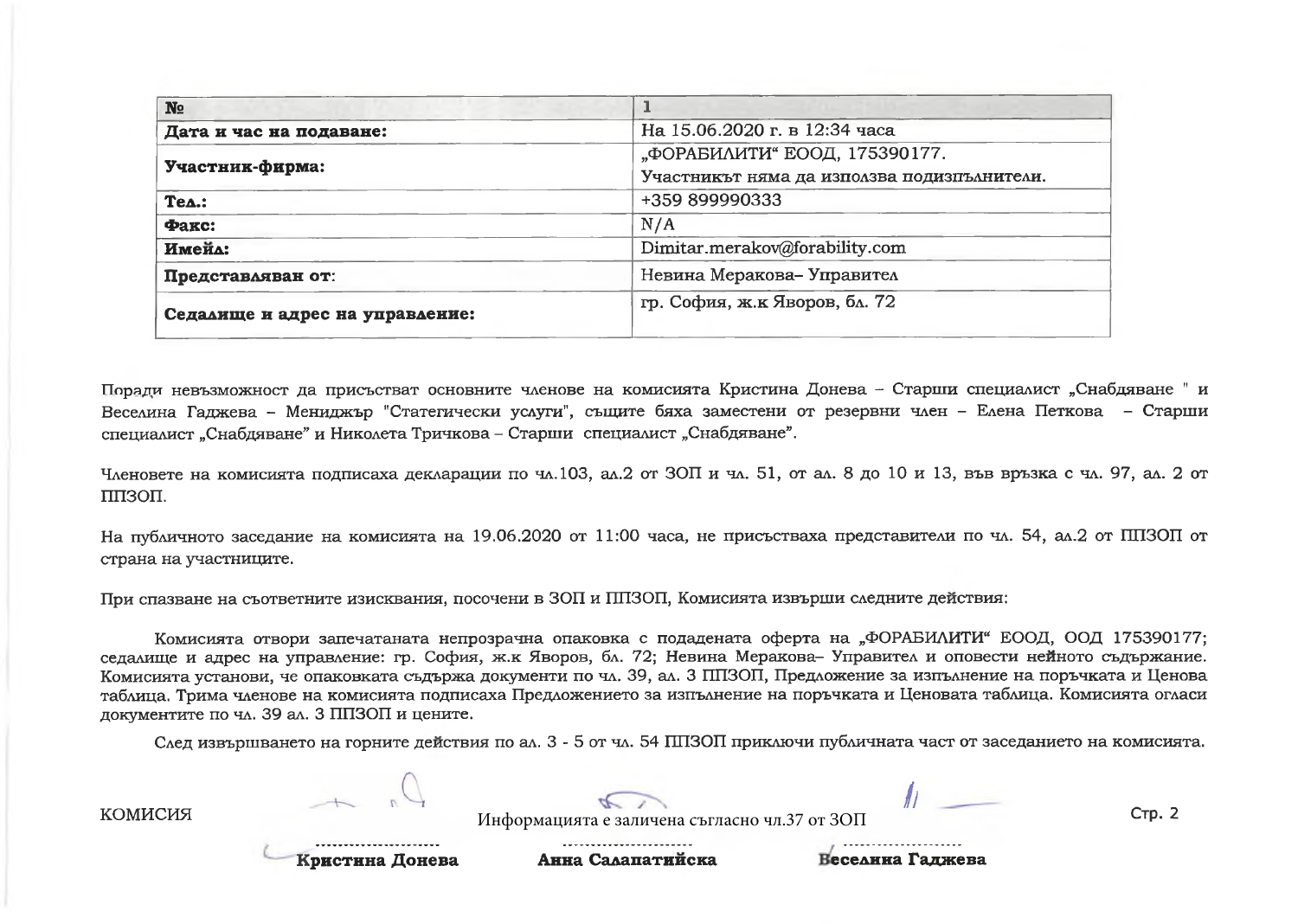На поредица от закрити заседания Комисията пристыли към преглед по същество на подадените документи по чл. 39, ал. 2 ППЗОП и посочените в обявата документи, които трябва да съдържа офертата, с цел да прецени съответствието им с изискванията към личното състояние и критериите за подбор, поставени от възложителя и ЗОП.

Комисията прегледа по същество документите подадени в офертата, както и предложението за изпълнение на поръчката от офертата на "ФОРАБИЛИТИ" ЕООД. Участникът е декларирал, че няма да използва подизпълнители. Комисията установи следните несъответствия:

• В т.1 от обявата в т.ч.: Основания за отстраняване, отнасящи се за личното състояние на участниците:

За участниците да не са налице основанията за отстраняване посочени в чл.54, ал.1, т.1-7 и чл.55, ал.1, т.1, 3, 4, 5 от  $1.1.$  $30\Pi$ :

Възложителят отстранява от участие в процедура за възлагане на обществена поръчка участник, когато:

(чл.54, ал.1, т.3) има задължения за данъци и задължителни осигурителни вноски по смисъла на чл. 162, ал. 2, т. 1 от Данъчно-осигурителния процесуален кодекс и лихвите по тях към държавата или към общината по седалището на възложителя и на кандидата или участника, или аналогични задължения съгласно законодателството на държавата, в която кандидатът или участникът е установен, доказани с влязъл в сила акт на компетентен орган;

(чл.55, ал.1, т.1) обявен е в несъстоятелност или е в производство по несъстоятелност, или е в процедура по ликвидация,  $\Box$ или е сключил извънсъдебно споразумение с кредиторите си по смисъла на чл.740 от Търговския закон, или е преустановил дейността си, а в случай че кандидатът или участникът е чуждестранно лице - се намира в подобно положение, произтичащо от сходна процедура, съгласно законодателството на държавата, в която е установен;

Участникът декларира липсата на съответните основания за отстраняване в Раздели А, Б и В на Част III: Основания за изключване на Единен европейски документ за обществени поръчки (ЕЕДОП) - по образец, приложен в документацията за обществената поръчка.

В приложения към офертата ЕЕДОП не са отбелязани наличието или липсата на гореописаните основания за отстраняване. За Възложителя не става ясно дали за участника са налице някои от гореописаните основания за отстраняване.

С оглед описаното, комисията предоставя на участника "ФОРАБИЛИТИ" ЕООД, възможност да отстрани констатираните в офертата му несъответствия с изискванията към личното състояние или критериите за подбор, като изпрати на 30.06.2020г. към участникът "ФОРАБИЛИТИ" ЕООД, уведомление, съгласно чл. 97, ал. 5 от ППЗОП, за отстраняване на констатираната липса и непълнота на информацията, свързана с изискванията към личното състояние или критериите за подбор,в срок от три работни дни.

**КОМИСИЯ** Информацията е заличена съгласно чл.37 от ЗОП **Стр. 3** Анна Салапатийска Кристина Донева Веселина Галжева